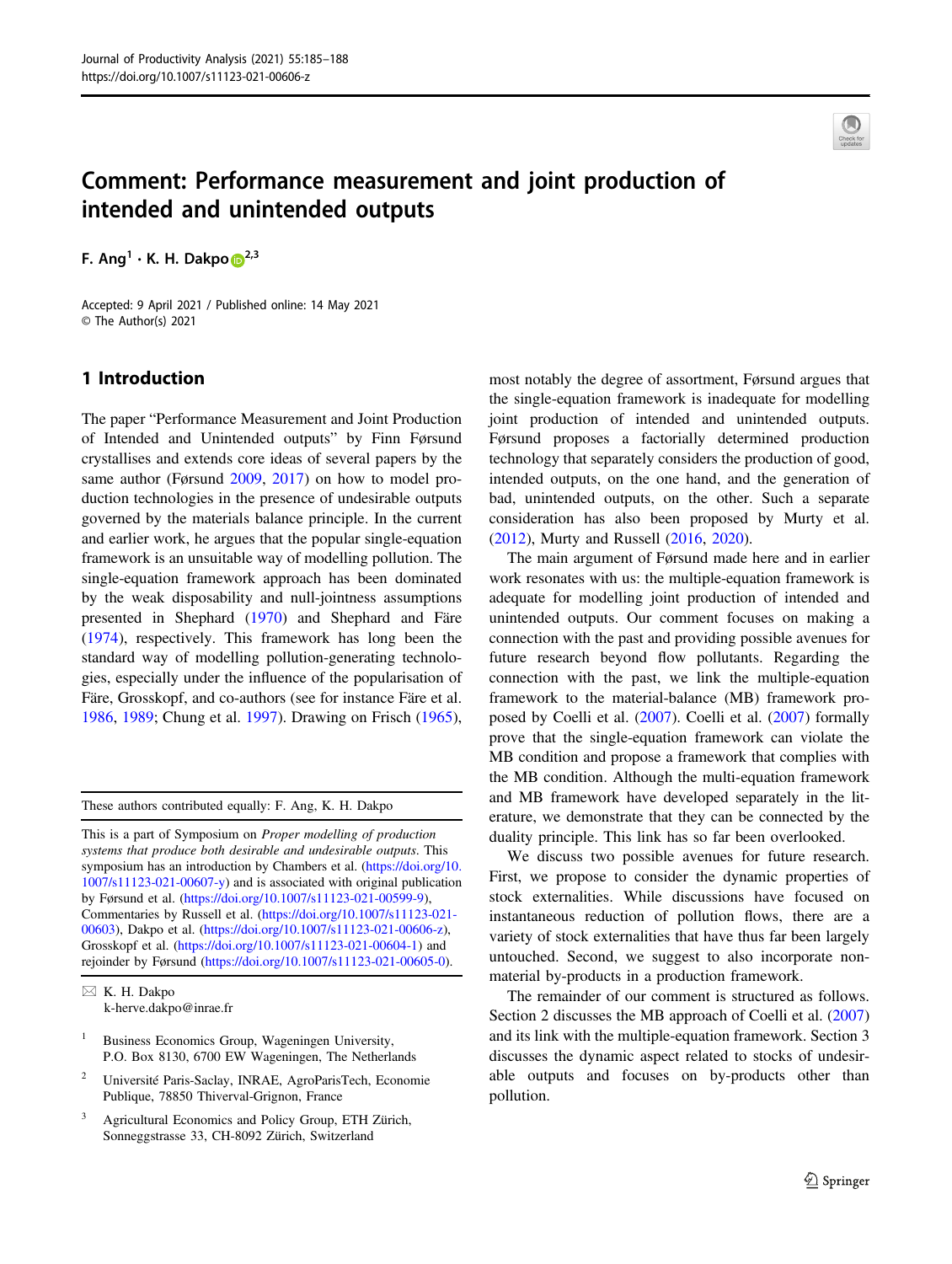## 2 The materials balance principle as an "accounting identity"

Coelli et al. ([2007\)](#page-3-0) have provided a novel way of treating bad outputs in a production framework. Their model relies on the so-called "accounting identity" to estimate environmental efficiency using similar concept as iso-cost lines. Let us consider the following mass balance equation

$$
z = a'x_M - b'y \tag{1}
$$

Førsund disregards Eq. (1) as a simple accounting identity that does not show how bad output  $b$  is generated. From his perspective, this equation should not be considered for modelling pollution-generating technologies. While Eq. (1) *seemingly* does not occur as production technology, it is instructive to consider the dual relationship between a value function (such as profit, cost and revenue functions) and the production technology (Chambers [1988](#page-3-0)). Let us consider the cost, which is defined as:

$$
c = w'x \tag{2}
$$

Just like Eqs.  $(1)$ ,  $(2)$  is an accounting identity, yet its minimisation is dual to the input requirement set. There are two ways to model a production technology: (1) a primal approach that relies on a description of the physical process in terms of quantities and (2) a dual approach that relies on economic behaviour in terms of prices and quantities. The two approaches have been evolving concomitantly to each other. From this perspective, Coelli et al. ([2007](#page-3-0)) have actually designed a dual mechanism to modelling pollution-generating technologies. Following the notation of Førsund, they propose the pollution minimisation problem subject to the production technology:

$$
\min_{x_M} z \equiv a' x_M
$$
  
s.t.  $f(x_S, x_M, y) = 0$  (3)

Solving Eq. (3) results in iso-environmental lines analogous to iso-cost lines. Therefore, there is in our view nothing fundamentally wrong with model (3). We furthermore have:

$$
x_M \equiv x(a, x_S, y) \tag{4}
$$

Given the usual monotonicity assumptions, we have  $\frac{dx_M}{dx_S} \le 0$  and  $\frac{dx_M}{dy} \ge 0$ . We also have

$$
z \equiv a'x(a, x_S, y), \tag{5}
$$

which implies  $\frac{dz}{dx} \leq 0$  and  $\frac{dz}{dy} \geq 0$ . These trade-offs are the same as the ones presented in the multi-equation model of Førsund (see Eq. (9) herein). The pollution minimisation problem (3) is thus an equivalent representation of the polluting technology.

Further, let us consider the multi-equation model of Førsund:

$$
y = f(x_S, x_M)
$$
  
\n
$$
z = g(x_M)
$$
\n(6)

Using the implicit function theorem, we can write:

$$
x_M = h(x_S, y) \tag{7}
$$

and  $z = g(h(x_S, y)) = j(x_S, y)$ 

The dual representation of the bad output technology (last equation in (7)) is the same as the mass balance equation in (5), where pollution-generating inputs are valued by their respective emission coefficients. We thus argue that the materials balance equation reflects the duality between the MB-based approach of Coelli et al. [\(2007](#page-3-0)) and the bad output technology of Førsund and Murty et al. [\(2012](#page-3-0)). This is analogous to the well-known dual relationship between the cost function and the input requirement set.

Should we choose an MB framework or a multipleequation framework? Information on quantities of inputs and outputs and their respective emission coefficients is needed in the MB framework. The multiple-equation framework only requires quantities of inputs and outputs, but relies on the estimation of distance functions, which can become complicated. Finally, the MB framework allows computing minimum pollution levels for each decision maker, which contrasts with the multiple-equation framework, where pollution levels should only be reduced. The suitability of each approach depends on the specific application. Pollution minimisation is not in line with economic behaviour, but might be necessary.

## 3 Beyond modelling flow pollutants

The MB- and multiple-equation-based frameworks discussed above focus on flow pollutants. While pertinent in many applications, flow pollutants are only a specific case of a negative externality. In what follows, we extend our outlook to stock externalities and non-material by-products.

#### 3.1 Stock externalities

The long-run economic objective of the firm is arguably to maximise wealth. Wealth is a stock, while profit, cost and revenue are flows. Profit maximisation, cost minimisation and revenue maximisation are often used as behavioural economic assumptions in production models, for they increase the stock of wealth in the short run. The common application by empirical analysts reveals its usefulness. Yet, it is important to emphasise that such behavioural assumptions are static simplifications abstracted from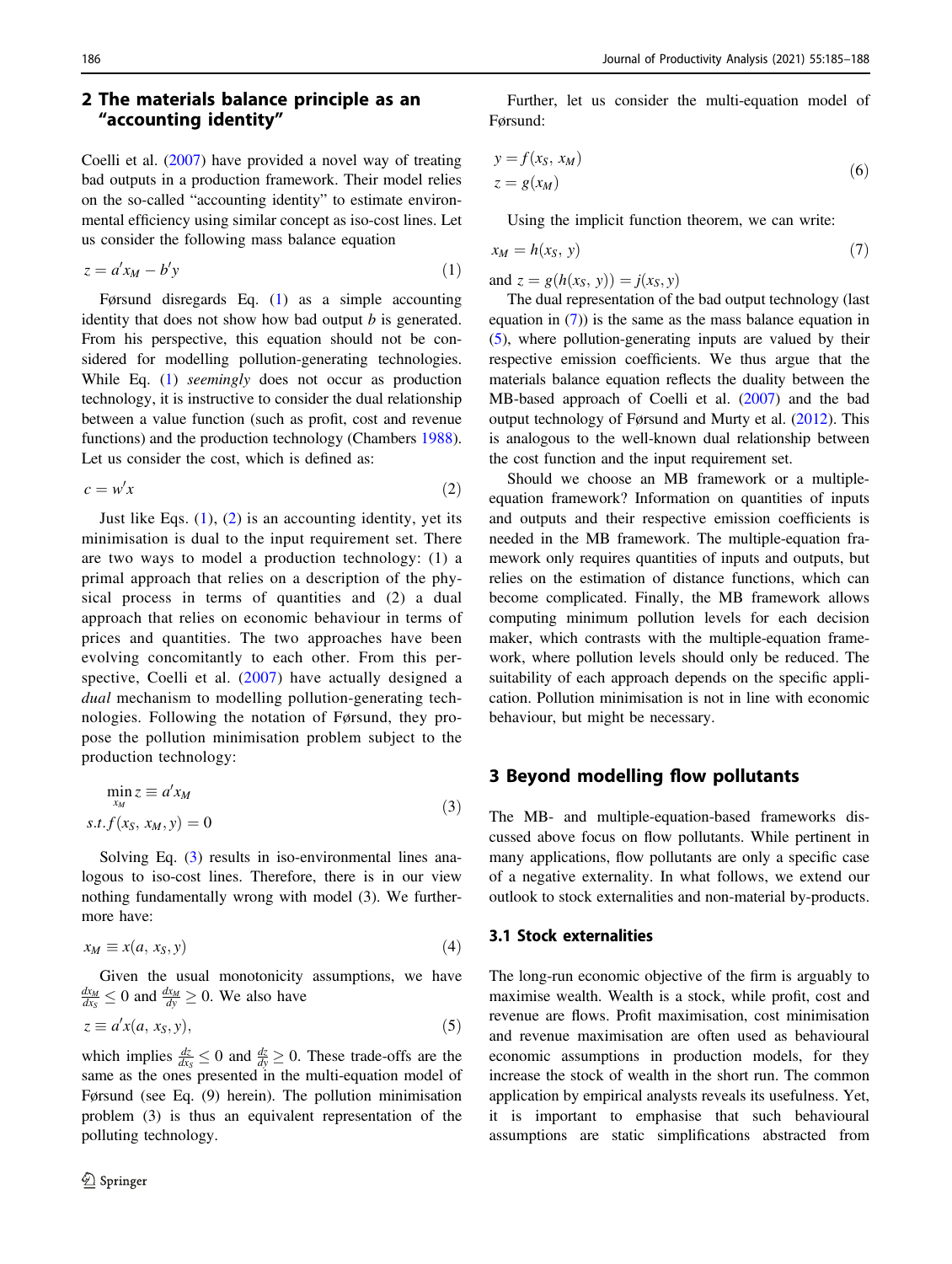wealth maximisation. We may think of instances where maximising addition to wealth in the short run conflicts with the long-run objective of wealth maximisation. This holds when not all inputs and outputs can be changed to long-run optimal levels. Most notably, investments in quasi-fixed capital inputs are necessary for long-run wealth maximisation, but deter the firm to economically optimise in the short run. Just like wealth, quasi-fixed capital inputs are a stock rather than a flow. Considering the long run instead of the short run requires a dynamic framework instead of a static one. Notable approaches rely on adjustment-cost theory (Silva et al. [2020\)](#page-3-0) and network data envelopment analysis (Färe et al. [2018\)](#page-3-0). We refer to Fallah-Fini et al. ([2014\)](#page-3-0) for a comprehensive overview of dynamic approaches.

In Section 2, we have shown that the minimisation of pollution under the MB condition can be seen as the dual of the bad output technology, where pollution-generating inputs are valued by their respective emission coefficients. This is analogous to the dual relationship between the cost function and the input requirement set. Pollution and costs are in both cases treated as flows. Yet, the accumulation of flows often plays an important role in the production process. In this case, we should consider the stock of materials, analogous to modelling stocks of quasi-fixed capital inputs. Stocks can have positive or negative impacts for the decision maker. We give an example of each from the agricultural sector. A positive stock is for example the soil organic matter, which contributes to high yields in the long run. A negative stock is for instance pesticide accumulation, which depresses yields in the long run. The multiple-equation framework is a good starting point to model such stocks.

#### 3.2 Non-material by-products

Thus far, we have solely concentrated on material byproducts. However, non-material by-products often play an essential role in the production process, in which impacts can be positive or negative (Dakpo and Ang [2019](#page-3-0)). Recently, there have been several attempts to model nonmaterial by-products having a positive impact in a production framework. Crop diversity is an important ecosystem service in that it contributes to biodiversity in agricultural production. Sipiläinen and Huhtala ([2013\)](#page-3-0) model crop diversity as a conventional output in a singleequation framework. Arguing that such an approach imposes untenable assumptions on the production technology, Ang et al. (2018) compute the dynamic profit function (see Ang and Oude Lansink 2018) (1) when land use cannot be reallocated and (2) when land use can be reallocated. Comparison of the two scenarios allows assessing the opportunity cost of crop diversification without explicitly modelling crop diversity in the production technology. This resembles the MB framework that does not explicitly model pollution in the production technology. Schulte et al. [\(2018](#page-3-0)) model animal welfare as a conventional output in a singleequation framework. We note that such an approach implicitly assumes that there always is a non-positive relationship between animal welfare and conventional production. Finally, the multiple-equation framework has recently been applied to various settings to account for social outputs. Applications include the agricultural sector (Chambers and Serra [2018](#page-3-0); Sidhoum [2018\)](#page-3-0) and the food and beverages manufacturing sector (Puggioni and Stefanou [2019;](#page-3-0) Engida et al. [2020](#page-3-0)).

Non-material by-products having a negative impact have received somewhat less attention. One example is nonperforming loans in the banking sector. Earlier attempts have employed a single-equation framework (Park and Weber [2006\)](#page-3-0), which is later extended to a multiple-equation framework (Salim et al. [2017](#page-3-0)).

In conclusion, although non-material by-products are not governed by physical laws, we can still draw lessons from the above discussion on the MB. Indeed, we observe a shift from single-equation frameworks to multi-equation frameworks and frameworks that exclude the considered byproduct from the production technology along the lines of the MB-based framework. Such ongoing developments permit more realistic modelling of by-products, benefiting managerial decision-making.

Funding Open Access funding provided by ETH Zurich.

#### Compliance with ethical standards

Conflict of interest The authors declare no competing interests.

Publisher's note Springer Nature remains neutral with regard to jurisdictional claims in published maps and institutional affiliations.

Open Access This article is licensed under a Creative Commons Attribution 4.0 International License, which permits use, sharing, adaptation, distribution and reproduction in any medium or format, as long as you give appropriate credit to the original author(s) and the source, provide a link to the Creative Commons license, and indicate if changes were made. The images or other third party material in this article are included in the article's Creative Commons license, unless indicated otherwise in a credit line to the material. If material is not included in the article's Creative Commons license and your intended use is not permitted by statutory regulation or exceeds the permitted use, you will need to obtain permission directly from the copyright holder. To view a copy of this license, visit [http://creativecommons.](http://creativecommons.org/licenses/by/4.0/) [org/licenses/by/4.0/](http://creativecommons.org/licenses/by/4.0/).

### References

- Ang F, Mortimer SR, Areal F, Tiffin R (2018) On the opportunity cost of crop diversification. J Agric Econ 69:794–814
- Ang F, Oude Lansink A (2018) Decomposing dynamic profit inefficiency of Belgian dairy farms. Eur Rev Agric Econ 45:81–99